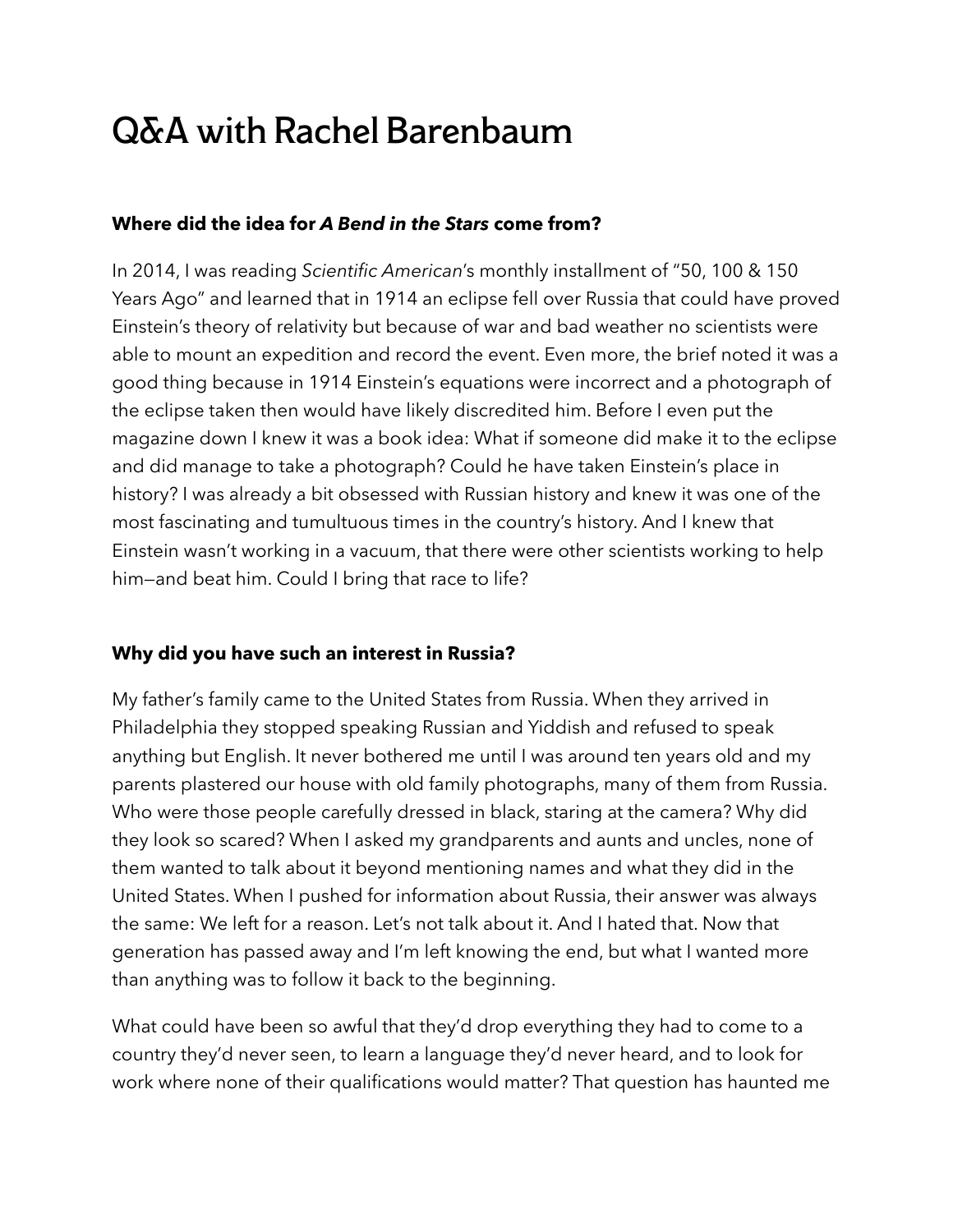for a long time. And it's one I ask often when I read about migrants today doing the same. Can you ever know if leaving is/was the right decision?

## **Are you a physicist?**

No. But I love and respect science—and facts—and find myself frustrated by the common refrain "I don't do numbers." Why not? I studied philosophy in college because I loved the idea of faith in the human ability to understand and decipher knowledge. Just because a person feels more comfortable reading a book doesn't mean they are not capable of understanding an equation, the meaning of a line of scientific inquiry, or even relativity. Einstein himself wasn't a mathematician—he was a theoretical physicist. He started with ideas and worked with others to code those ideas into equations. His greatest strength, and I might argue his greatest legacy, are those thought experiments that bring complex ideas down to a size and shape that anyone can comprehend.

I wrote about relativity because this concept is powerful and yet understandable on so many levels that I want to encourage everyone to think about it. The universe bends. What does that mean? How does that affect space and time? And how does that change the way we understand our world?

## **Other than the eclipse, why did you focus on the year 1914?**

The turn of the twentieth century is one of my favorite historical periods because I would argue it was the last time ideas were more powerful than fear, when a rash of optimism and faith in our ability to change the world led to inventions, art, and ideas that truly altered history. There was an energy and optimism that hasn't existed since.

But that kind of exuberance brings out the best and the worst in humans. In this case, it led to greed and culminated in World War I, a moment so horrendous most of what was invented or created in those years right before is often overlooked. Today many people talk about the internet as the single invention that has changed our lives, and it has, but I'd argue it's changed our lives by encouraging seclusion—enabling people to stare at a screen, alone, for hours on end, while the inventions in the early twentieth century encouraged inclusion. People could suddenly travel freely to meet and find other people, to work and collaborate. Telephones, radios, newspapers shared ideas widely. All of these booming networks brought us together. And I like that: the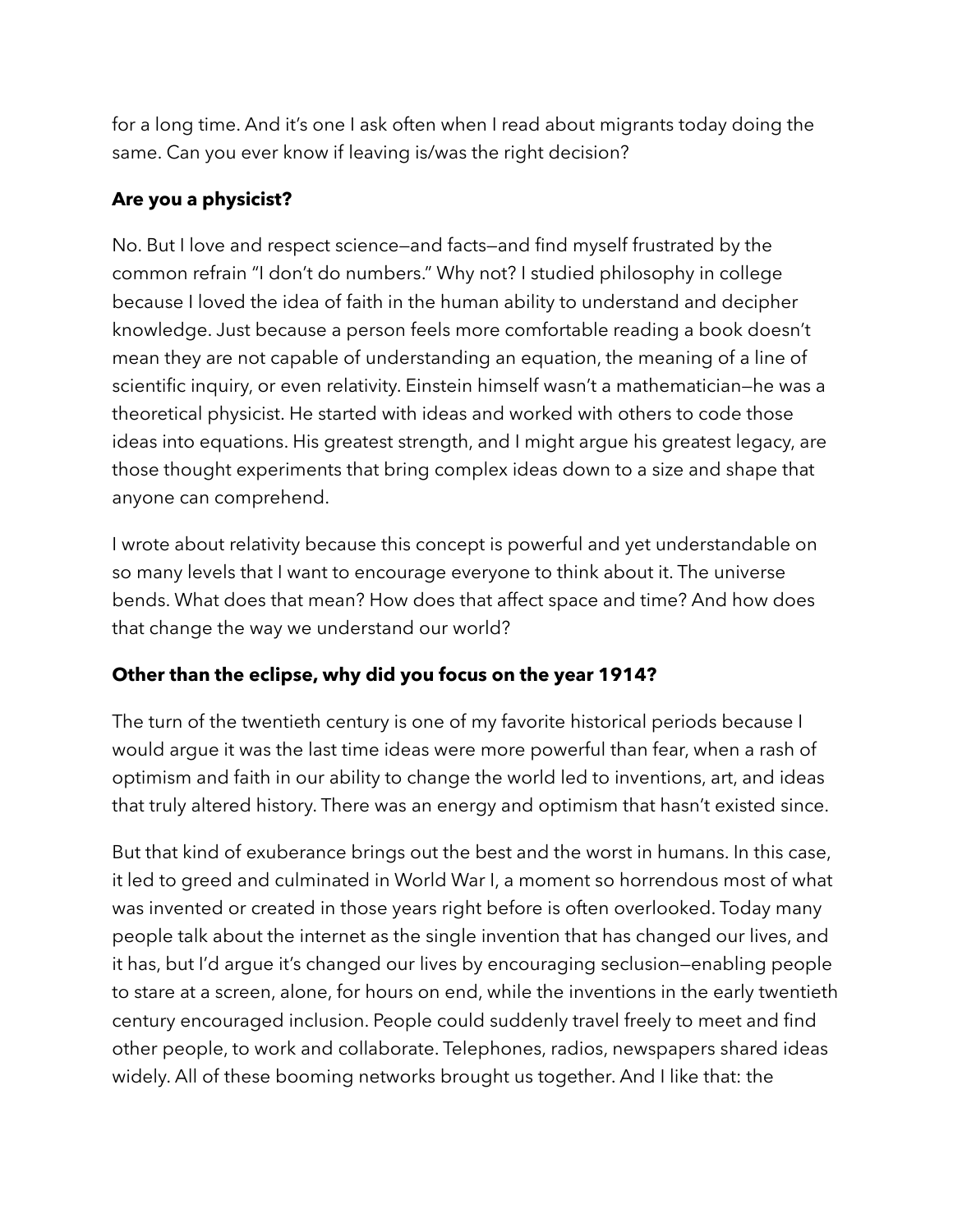romantic notion that science should bring humanity together. I wish we had more of that today.

#### **Are the characters real people from your family?**

No. Save for Einstein, none of the characters are real people. Only Baba is based loosely on someone I knew—my great-aunt. Actually, when I first sat down to write this book I thought she would be the main character. I wrote about two hundred pages before I realized she wasn't the focus—that Miri and Vanya were the center of the story. From that new perspective, the story

gained more energy and a faster pace. I found that being tied to a real person was too heavy. It kept me worried about what was "right," whereas once I let go of that I could take Miri, her brother, and all the others on far more exciting adventures.

But I want to be clear. While the characters are all fictitious, the history and setting adhere to real life as much as possible. I wanted to drop Miri and Vanya into a world that actually existed because that world, to me, is fascinating, and as they say, "I can't make this stuff up." So in describing the details and settings, the math and science, I stayed as true to fact as I possibly could.

## **How much research did you do for** *A Bend in the Stars***?**

Tons and none. I love this time period and read dozens and dozens of books about czarist Russia, science and philosophy around the 1900s, and the life of Jews living in Russia long before I sat down to write. In addition, growing up around my grandparents and great-aunts gave me a sense of some of the nuances I wanted to add, like the split in the Jewish community between those who wanted to assimilate and those who didn't, and the constant fear of the czar's men. But all of that only gave me a base, a general feeling I could incorporate into the novel. To truly write scenes, I need to see them in my head, and so the bulk of my research involved finding photographs. The best trove I found was in an old *National Geographic* that I purchased on eBay, published in 1914 right before the war started. The issue was devoted entirely to a survey of life in Russia and featured dozens of stunning photographs of Russians from all walks of life.

Two things struck me in particular in this truly spectacular photo essay: 1. The faces of the citizens in the photos were so clear and so gorgeous I could imagine them as real